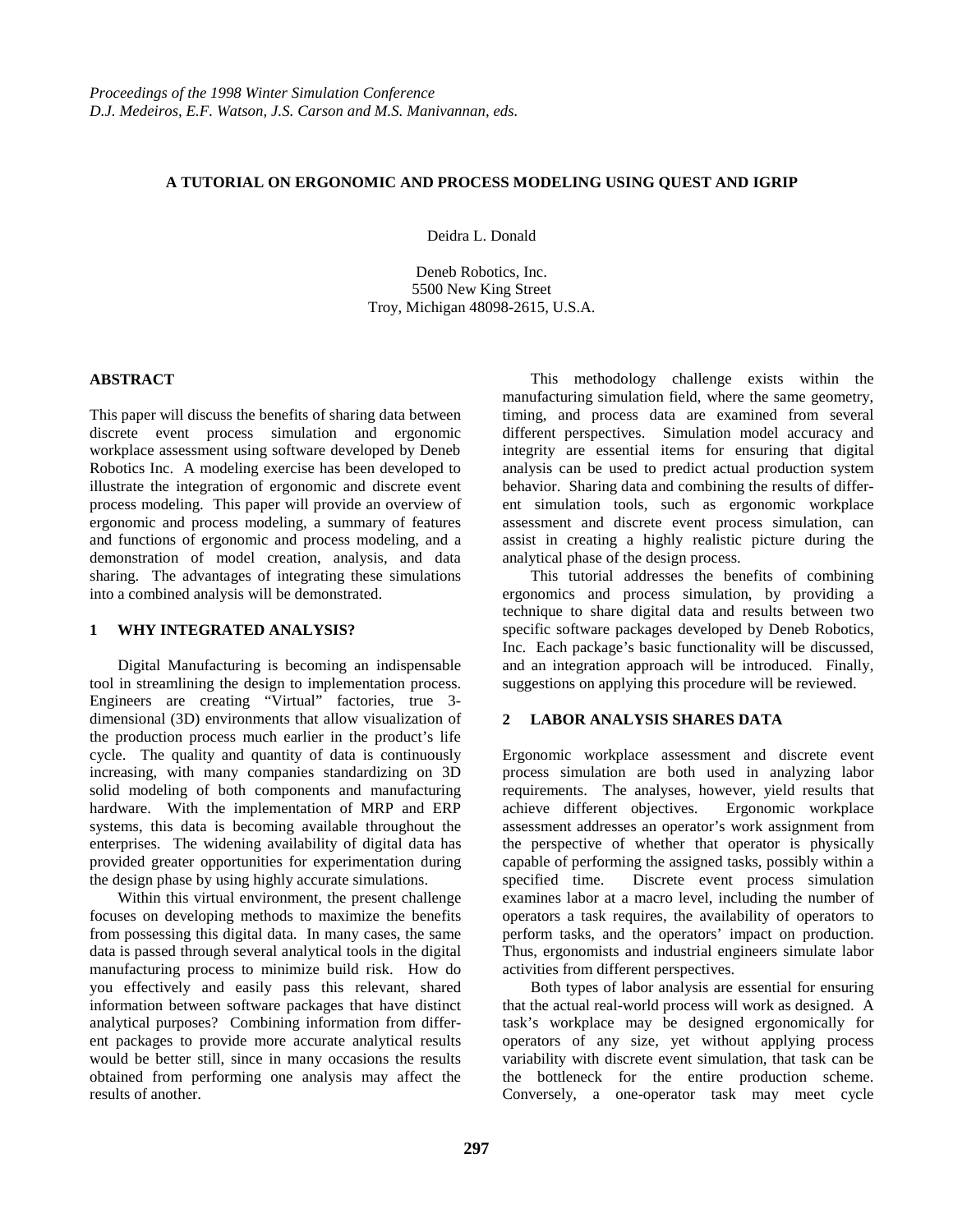### *Donald*

requirements through a discrete event simulation, but a workplace assessment analysis utilizing digital humans would reveal that the task requires two operators and a layout redesign. Integrating these two analytical activities provides a more realistic environment in which to assess labor requirements.

Deneb Robotics, Inc. has developed simulation tools that assist in integrating these analyses:

- IGRIP or ENVISION with the Ergonomics option, used for ergonomic assessment analysis (referred to in this tutorial as ERGO)
- QUEST, used for discrete event process simulation of material flow systems, such as in manufacturing or warehousing

In addition to sharing common input data and results, a unique feature of this software combination is they can share the true 3D, physics-based workplace environment. QUEST and ERGO provide the solution of efficiently combining process and ergonomic simulation, both numerically and visually.

### **3 QUEST – A PROCESS SIMULATION APPROACH TO LABOR ANALYSIS**

Labor analysis from a discrete event process simulation perspective will be discussed in this section.

### **3.1 An Overview of QUEST**

QUEST is a discrete event simulation software package, used to simulate the flow of material, transactions, documents or other discrete flow processes. Using 3D CAD geometry, QUEST analyzes the performance of existing or proposed manufacturing facilities by simulating the process behavior over a specified time. QUEST combines a graphical user interface with material flow logic grouped in modules for: labor, conveyors, automated guided vehicles (AGVs), kinematics, power and free conveyors, and automated storage and retrieval systems (AS/RS). A Value-Added Costing module assists in implementation of Activity Based Costing during the simulation analysis. Statistical results can be viewed with graphical and numerical analysis capabilities.

Features that assist in creating a "3D Virtual Factory" environment include:

• QUEST imports and exports 3D or 2D CAD geometry from a variety of CAD formats, and allows custom geometry to be created internally. Model graphics and animation output are also available in several formats.

- QUEST imports and exports data, such as scheduling and routing information, to and from external systems, enabling direct communication with spreadsheets, project planners, ERP, and MRP systems.
- A graphical user interface is provided along with a powerful programming language for additional capabilities, such as external model creation and control, and exceptions to standard routing and scheduling selections.
- QUEST serves as an integrated solution by importing detailed workcell models generated from various Deneb software products. The detailed analysis software is also instantly accessible from within QUEST via this integration.
- QUEST also provides a Virtual Collaborative Engineering (VCE) environment, where individuals in remote locations can simultaneously view and interact with the same model over a secure link.
- QUEST integrates Virtual Reality (VR) devices, such as head-mounted displays, stereo glasses, and cybergloves, to immerse the user within the factory floor simulation.

#### **3.2 Labor Analysis Using Process Simulation**

Discrete event simulation is used to examine how scheduling and routing variations affect the overall system performance. Using QUEST, labor variations to a task's sequences can be introduced and analyzed for optimum performance. In the real world, the operator may not complete the task as designed for quantifiable reasons. For example, the task may typically be modified or interrupted due to machine failure, the presence of a higher priority task, or product mix variations.

With an event-driven model, an operator also experiences delays due to machine cycle, traffic congestion, and part starvation. In alternate scenarios, the operators may not have standard sequences to perform, but tasks broken into small segments that can be varied throughout the day. Through the QUEST simulation, these variations can be included to maximize factory throughput.

The stochastic nature of discrete event simulation addresses these differences, and assists in providing a realistic labor analysis. In this process simulation, however, the initial assumption is made that an operator is physically capable of performing the task as designed, and within the allotted time constraints. An ergonomic simulation is necessary to validate the task's sequence of events, workplace design, and cycle time.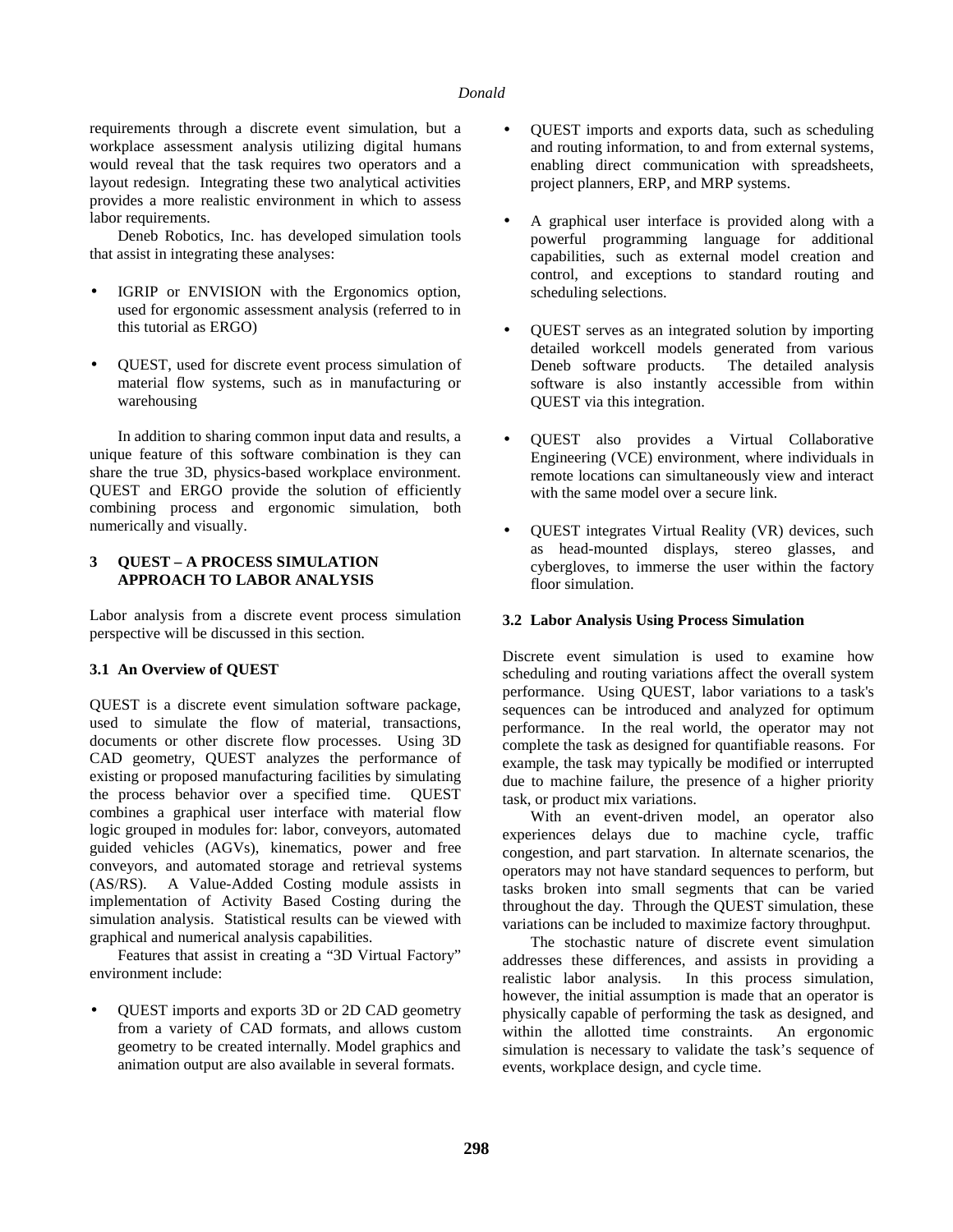

Figure 1: QUEST Examines Labor Impact on the Overall System

# **4 ERGONOMIC LABOR ASSESSMENT USING ERGO**

Labor analysis from an ergonomic simulation perspective will be discussed in this section.

## **4.1 An Overview of ERGO**

ERGO is a simulation environment for ergonomic assessment and task analysis. It provides a programming interface for rapid prototyping of human motion within a work area. Embedded within the IGRIP or ENVISION environment, the human model within the workcell can interact with other moving devices to accomplish specified tasks. ERGO provides 3D, anthropometrically correct, digital humans in  $5<sup>th</sup>$ ,  $50<sup>th</sup>$ , and  $95<sup>th</sup>$  percentile male and female models, with the flexibility for individual customization.

ERGO's Human Modeling features provide the user with two different development environments for generating operator motion sequences. The sequences can be developed through the standard graphical user interface, or through real-time human motion capture using Virtual Reality (VR) instrumentation.

Ergonomics Analysis features include ergonomic posture, energy and lifting analyses. A typical ERGO user may generate motion sequences and then evaluate the sequences to assess potential risks associated with each activity. Analytical assessments include:

- Anthropometric analysis and human joint range of motion for reach, accessibility, and visual perspective
- Rapid Upper Limb Assessment (RULA) Posture risk assessment
- Energy Expenditure prediction analyzing body fatigue
- NIOSH lifting equation for two handed lifting assessment
- Motion time analysis for developing accurate cycle times based on standard time data (MTM-UAS)

### **4.2 Labor Analysis And Workplace Assessment**

ERGO is used in labor assessment for designing a workplace that will accommodate humans of varying capabilities in performing assigned tasks within the specified time. Assembly line balancing can be performed by using an ergonomic analysis that quantifies operator cycle time and energy expenditure rates. The risk associated with designing a workplace for an unknown operator can be minimized by analyzing digital humans in the virtual environment prior to the workplace being built.



Figure 2: ERGO Addresses Whether the Operator Can Physically Perform the Task at All

Variation to the ergonomic simulation occurs by replacing the digital human with a different anthropometric model. An inherent problem, however, exists because the process itself is deterministic; workplace assessment addresses an operator's cycle time for a task, but is not concerned with throughput analysis. Discrete event process simulation is essential for ensuring that the labor assignments work to the benefit of the overall system.

### **5 USING ERGO AND QUEST TO ADDRESS LABOR REQUIREMENTS**

Analyses from ERGO and QUEST can be combined to enhance the accuracy of labor assessment. ERGO verifies workplace assessment, increasing the confidence factor that an operator can physically perform the assigned tasks. To strengthen the analysis, QUEST introduces additional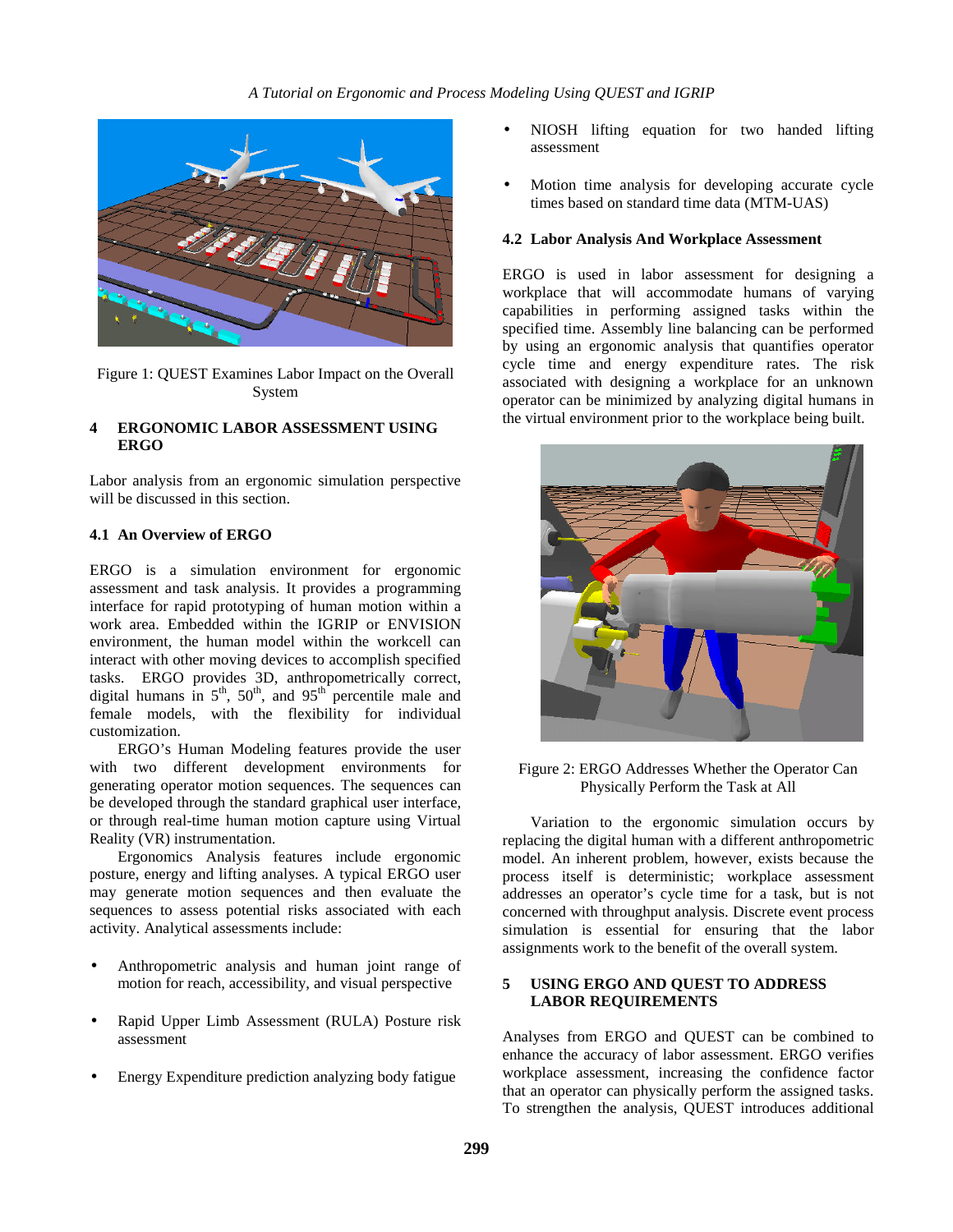levels of variability into labor assessment. The example below provides a methodology for sharing data between ERGO and QUEST.

## **5.1 Designing A Workplace And Defining Tasks With ERGO**

After defining a preliminary layout, operator work envelope, and process plan, the suggested starting point involves using ERGO to design an operator's workplace and tasks. Once the tasks have been articulated, the operator's behavior can be analyzed for design feasibility. Possible ergonomic analyses to perform at this level include:

- Anthropometric Analysis, to determine the workcell's flexibility for operators of different shapes and sizes
- Repetitive Motion Analysis, using RULA Posture Analysis and NIOSH Lifting Analysis, to determine the operator's physical capability for performing the task based on its required frequency
- Energy Expenditure Analysis, to assess the task's quality over time and ensure that the workload expectations placed on the operator are reasonable
- Motion Time Analysis, to validate that the preliminary design remains within the defined time envelope

Using the above analyses, the workplace can be validated for a specified task; however, the task is verified only for the defined deterministic set of behaviors. Additional variability over time can be introduced into the workplace by using QUEST, providing a stochastic analysis of energy expenditure and motion-time studies.

As a tutorial example, Figure 3 shows an operator's workplace for picking up a widget from a robotic application and placing the widget in a machine tool. The task is simple, provided the machinery remains operational.

By dividing an operator's task into sub-tasks within ERGO, energy and time data can be gathered for each subtask and exported to a table (see Table 1). In this example, data for operations 5 and 45 are collected to evaluate alternate scenarios due to various external events. For these operations, the delay time and labor requirements need to be considered, possibly revealing drastic variations in energy consumption and overall cycle time.



Figure 3: Import Results From ERGO into QUEST

# **5.2 Importing ERGO Results Into QUEST**

The ERGO data can be shared with QUEST, both visually and numerically. An advantage to the graphics generated by ERGO is that any portion of the animation can be recorded and imported into QUEST. This function is demonstrated in Figure 3, containing an ERGO model visually integrated into a QUEST model. To minimize model building time, QUEST can maximize re-use of visual data.

Numerically, the energy expenditure and cycle times can be assigned to respective tasks within QUEST, and QUEST addresses the variability of these tasks, whether scheduled or unscheduled. Labor interruption assignments, such as downtime and higher priority routings, can then be introduced.

In addition to standard discrete event simulation throughput analysis, realistic human analysis can be performed. Labor analysis is enhanced to include parameters in addition to labor utilization and cycle time information. Energy expenditure data now includes the stochastic nature by adding external factors affecting an operator's task assignments. Based on these new results, modifications can be made to the ERGO model and reanalyzed within QUEST until an acceptable task list -- one that satisfies parameters developed for workplace assessment and also meets production requirements -- is defined

### **5.3 Experiment With Alternate Sequences**

Once the initial model has been created within ERGO and QUEST, alternate sequences can be tested. For example, an alternate sequence may be required in the event of machine downtime, or based on product scheduling requirements. To expand on the above example, an operator is required to perform an alternate task during robotic downtime as illustrated in Figure 4.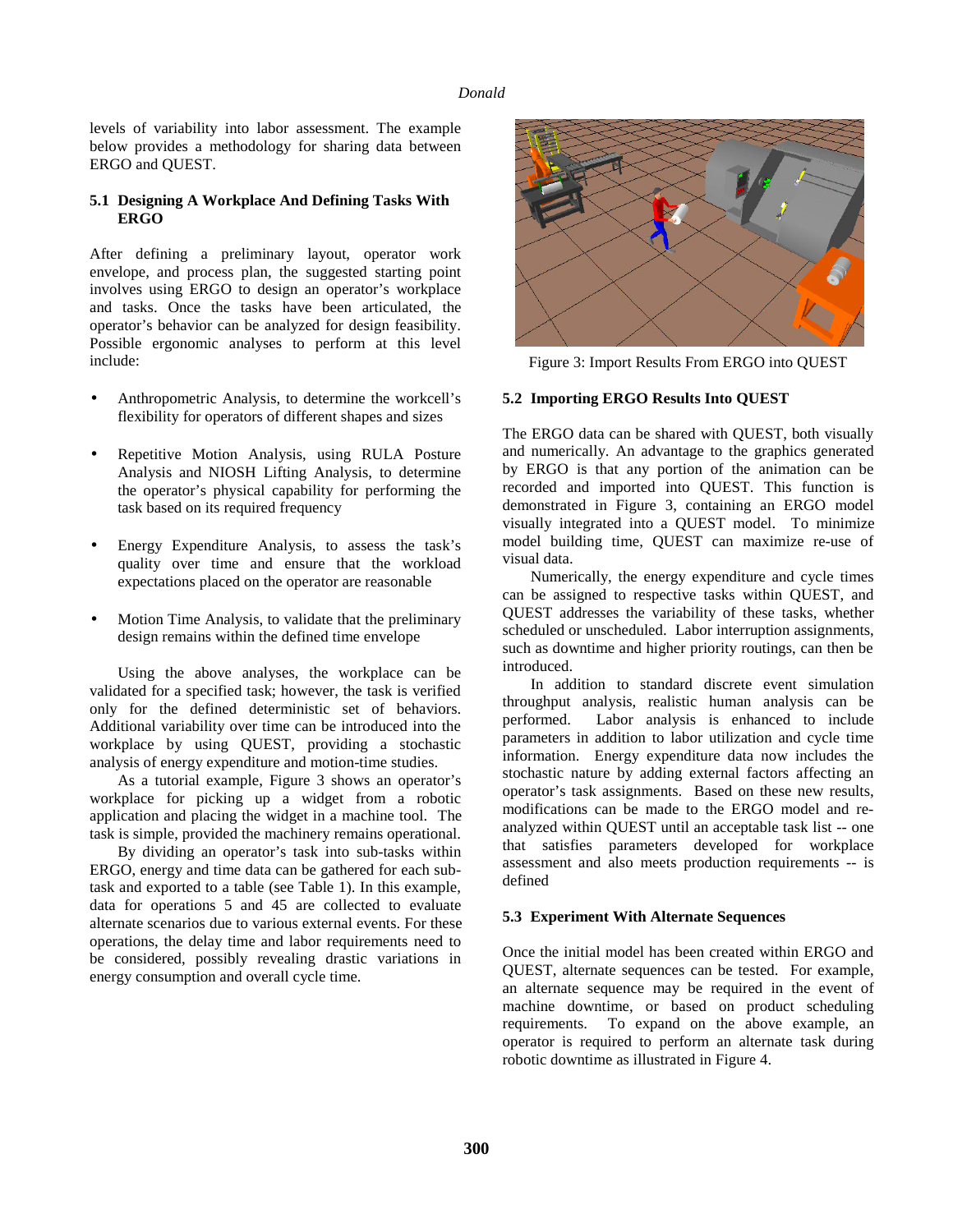

Figure 4: QUEST Handles Alternate Task Scenarios

The same ergonomic modeling is performed with ERGO for the exception sequence, which replaces operations  $10A - 40A$  in Table 1 with operations  $10B -$ 40B in Table 2. Only during this downtime event will the operator perform this alternate sequence. Again, the generated data can be shared with the discrete event process simulation modeled in QUEST.

During the discrete event simulation, the effects of downtime will be enhanced by the presence of alternate ergonomic scenarios. These alternatives establish a refined labor analysis model, since external factors that could affect the operator's performance are taken into account. Due to the enhanced capabilities of the process, labor risk is reduced and overall model confidence is increased.

### **6 SUGGESTIONS FOR APPLYING ERGO AND QUEST INTEGRATION**

A combined labor analysis involving ergonomic workplace assessment and discrete event process simulation can be applied in activities such as:

- balancing assembly lines, where many operators must be coordinated across a variety of operations
- scheduling jobshop activities and product mix variation
- routing alternate activities due to equipment failure and task priority management

Data can be shared between QUEST and ERGO with minimal effort, allowing efficient and easy integration for a combined analytical process. There are additional advantages to this process, such as:

Table 1: Time and Energy Results From ERGO

| Keal Log for Worker | Operator #1 |
|---------------------|-------------|
| Weight              | 98.07 kg    |
| <b>Sex</b>          | <b>MALE</b> |

| Op#        | <b>Movement</b><br><b>Description</b>                                             | Move<br><b>Kcals</b> | Move<br>Time<br>(sec) | Average<br><b>Kcal Rate</b><br>(Kcal/min) |
|------------|-----------------------------------------------------------------------------------|----------------------|-----------------------|-------------------------------------------|
| 5          | Near Table, Wait for<br>Widget to be<br>Available (posture<br>$1_1$ to $1_2$ )    | 0.0001               | 0.0200                | 2.3537                                    |
| 10A        | Walk to Table,<br>Position Arms to<br>Prepare Widget<br>(posture $1_2$ to $1_9$ ) | 0.1483               | 2.5089                | 3.5461                                    |
| 20A        | Prepare Widget<br>(posture $1_9$ to<br>$1_{-}10)$                                 |                      | 0.3923 10.0010        | 2.3538                                    |
| 30A        | Lift Widget (posture<br>$1\_10$ to $1\_11$ )                                      | 0.13856              | 0.5705                | 14.5726                                   |
| 40A        | <b>Walk Near NC</b><br>Machine (posture<br>$1\_11$ to $1\_30$ )                   | 0.6247               | 5.0332                | 7.4474                                    |
| 45         | Wait for NC<br>Machine to be<br>Available (posture<br>$1\_30$ to $1\_31$ )        | 0.0001               | 0.0010                | 2.9737                                    |
| 50         | Walk to NC<br>Machine (posture<br>$1\_31$ to $1\_43$ )                            | 0.1959               | 1.2678                | 9.2679                                    |
| 60         | Load Widget in NC<br>Machine (posture<br>$1\_43$ to $1\_51$ )                     | 0.1930               | 3.2226                | 3.5937                                    |
| 70         | Move To Machine<br>Controls (posture<br>$1\_51$ to $1\_61$ )                      | 0.0646               | 0.9010                | 4.3044                                    |
| 80         | Depress Machine<br><b>Control Button</b><br>(posture 1_61 to<br>$1_{-67}$         | 0.0459               | 0.9020                | 3.0537                                    |
| 90         | Move Away From<br>NC Machine<br>(posture $1_67$ to<br>$1_{-73}$                   | 0.0607               | 0.9000                | 4.04729                                   |
| <b>TTL</b> | <b>Kcal Summary</b>                                                               |                      | 1.8641 25.3100        | 4.4191                                    |